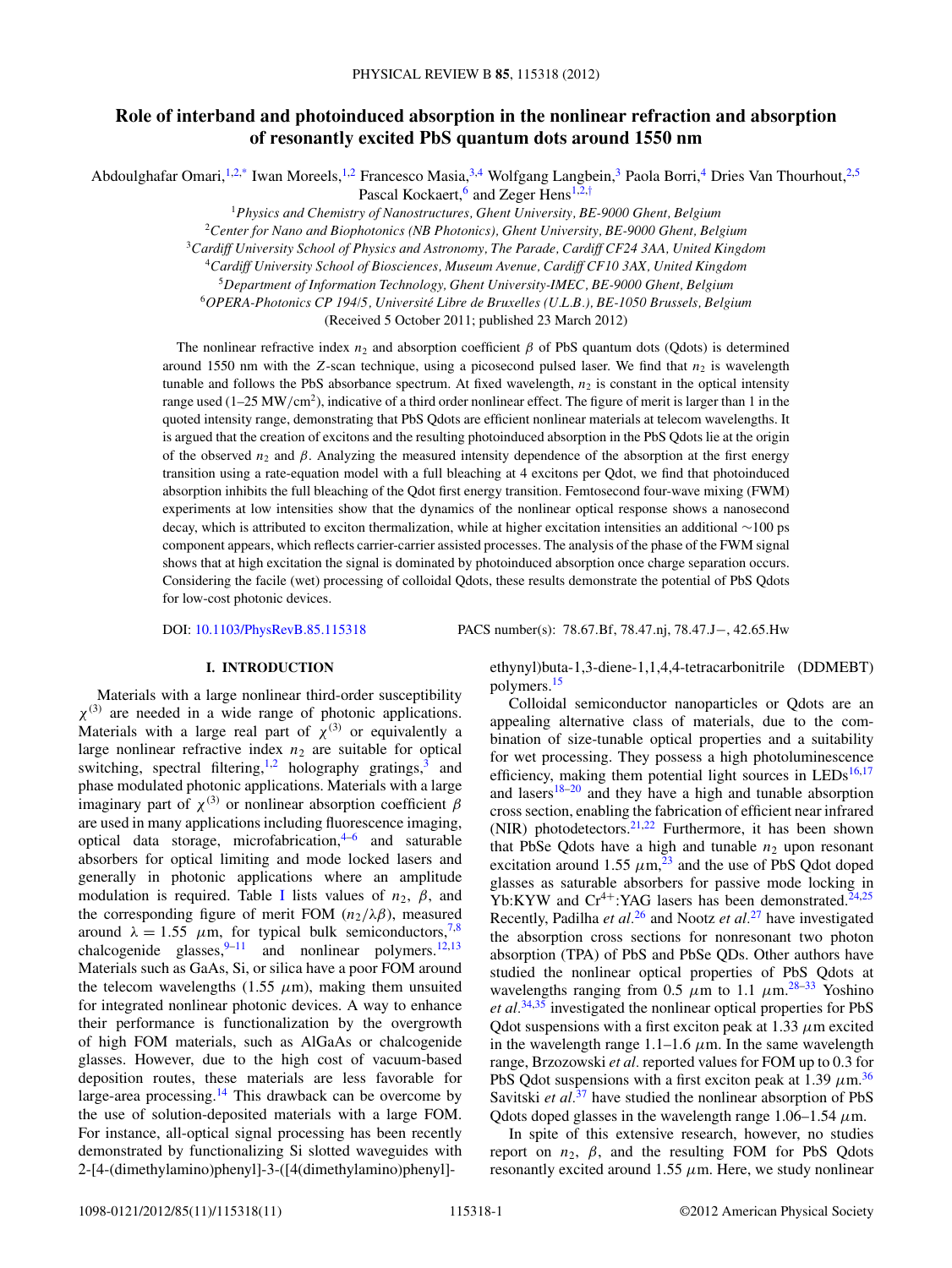<span id="page-1-0"></span>TABLE I. The nonlinear refractive index  $n_2$ , the nonlinear absorption coefficient  $\beta$ , and figure of merit FOM for typical materials, measured around  $\lambda = 1.55 \ \mu \text{m}^{7-13,38}$ 

| Material                | n <sub>2</sub><br>$10^{-13}$ cm <sup>2</sup> /W | β<br>cm/GW | <b>FOM</b><br>$n_2/(\lambda\beta)$ |
|-------------------------|-------------------------------------------------|------------|------------------------------------|
| <b>Fused Silica</b>     | 0.0027                                          |            |                                    |
| Semiconductors          |                                                 |            |                                    |
| Si                      | 0.45                                            | 0.79       | 0.37                               |
| GaAs                    | 1.59                                            | 10.2       | 0.1                                |
| <b>AlGaAs</b>           | 1.75                                            | 0.35       | 3.2                                |
| Chalcogenide glasses    |                                                 |            |                                    |
| $Ge25 As10 Se65$        | 0.6                                             | 0.4        | 1.0                                |
| $Ge_{33}As_{12}Se_{55}$ | 1.5                                             | 0.4        | 2.4                                |
| $As4S3Se3$              | 1.2                                             | 0.15       | 5                                  |
| $As_{40}S_{60}$         | 0.6                                             | < 0.03     | >12                                |
| Polymers                |                                                 |            |                                    |
| <b>DDEMBT</b>           | 1.7                                             |            | 2.19                               |

refraction and absorbance of PbS Qdots using picosecond pulsed excitation between 1535 and 1565 nm. Using the *Z*-scan technique in combination with chopped illumination, we find that a dispersion of PbS Qdots shows strong nonlinear refraction due to electronic effects. Although related to absorption saturation, we argue that photoinduced intraband absorption also contributes to  $n_2$ . Next, using pump-probe four wave mixing (FWM), we determine the time response of the optical nonlinearity. We demonstrate that it contains a nanosecond component at low excitation intensities. With increasing light intensity, the FWM decay contains an additional  $∼100$  ps component, which we attribute to the presence of carrier-carrier mediated scattering processes, next to a dip prior to the rise of the FWM signal. This unexpected dip may reflect the destructive interference between two FWM signals, the bleaching of the QD absorption (with a typical time constant set by the exciton lifetime) and photoinduced absorption.

#### **II. EXPERIMENTAL**

#### **A. Setup and beam characterization**

# *1. Z-scan technique*

For the  $Z$ -scan measurements,  $39$  we used a setup as shown in Fig. 1(a). In brief, a pulsed, Gaussian laser beam with a repetition rate *ν* is guided toward a lens L1 (using for instance a mirror M1), which creates a focused Gaussian beam. To correct for possible fluctuations of the laser intensity during the measurement, a small fraction is reflected at beam splitter BS1 and monitored at detector D1. The linear stage LS translates the sample S along the *z* axis through the focus of the Gaussian beam. After passing through the sample, a fraction of the total beam intensity (TBI) is reflected at beam splitter BS2 and measured with detector D2, while the on-axis intensity (OAI) is measured in the far field of the laser beam with a small aperture A and detector D3. The input intensity is set using a variable neutral density filter NDF. The illumination of the sample can be chopped using an electronic shutter ESH.

The Gaussian spatial profile induces a lens in a nonlinear sample, creating an extra (de)focusing of the beam [see



FIG. 1. (Color online) (a) Schematic representation of the *Z*-scan setup. (b) Far away from the laser beam focal point, the optical intensity is too low to induce nonlinear effects (full lines). Near the focus, at prefocal positions, the sample acts as a thin lens, inducing an extra beam divergence in the case of a negative  $n_2$  (dashed lines). This leads to an increased on-axis intensity.

Fig.  $1(b)$ ], enabling the determination of  $n_2$ . In our experiments, we use a 10 MHz pulsed laser with a pulse duration of  $\tau_p \approx 2.5$  ps.  $\tau_p$  is determined with an optical autocorrelator; the pulses have a Gaussian temporal profile. The beam is spatially characterized by two parameters: the beam waist  $w_0$  (beam radius at the focus) and the Rayleigh length  $z_R$ . At a given wavelength *λ*, both are related through

$$
z_R = \frac{\pi w_0^2}{\lambda M^2},\tag{1}
$$

where  $M<sup>2</sup>$  denotes the beam quality factor, which equals one for a Gaussian (diffraction limited) beam. We determine  $w_0$ and  $z_R$  with a beam profiler at  $\lambda = 1550$  nm. The resulting  $w_0 = 47 \ \mu \text{m}$  and  $z_R = 3.9 \ \text{mm}$  yield  $M^2 = 1.17$ , confirming that the beam has a Gaussian spatial profile.

Another important characteristic is the on-axis power density at the focus *I*<sup>0</sup> (referred to as the optical intensity from here on). *I*<sub>0</sub> equals the maximal power density achieved during a laser pulse. We calculate  $I_0$  from the measured average laser power *P*:

$$
I_0 = \frac{2}{\sqrt{\pi}} \frac{P}{\nu \tau_p \pi w_0^2}.
$$
 (2)

# **B.** Derivation of  $n_2$  and  $\beta$  from the *Z*-scan traces

A calculation of  $n_2$  and  $\beta$  starts from the differential equations that describe the attenuation and phase change of an electric field as it passes through a nonlinear sample with length *L*. [39](#page-9-0) We assume that the sample nonlinearity is limited to the third order  $(n = n_0 + n_2I_0, \alpha = \alpha_0 + \beta I_0)$  and that the sample length *L* is much smaller than the Rayleigh length  $(L \ll z_R$ , thin sample approximation). Using the following substitutions:  $q = \beta I_0 L_{\text{eff}}$  (*L*<sub>eff</sub>: effective sample length)<sup>39</sup> and  $x = z/z_R$ , this yields for the normalized TBI trace:

$$
T_{\text{TBI}}(x) = \frac{(1+x^2)}{q} \ln\left(1 + \frac{q}{1+x^2}\right). \tag{3}
$$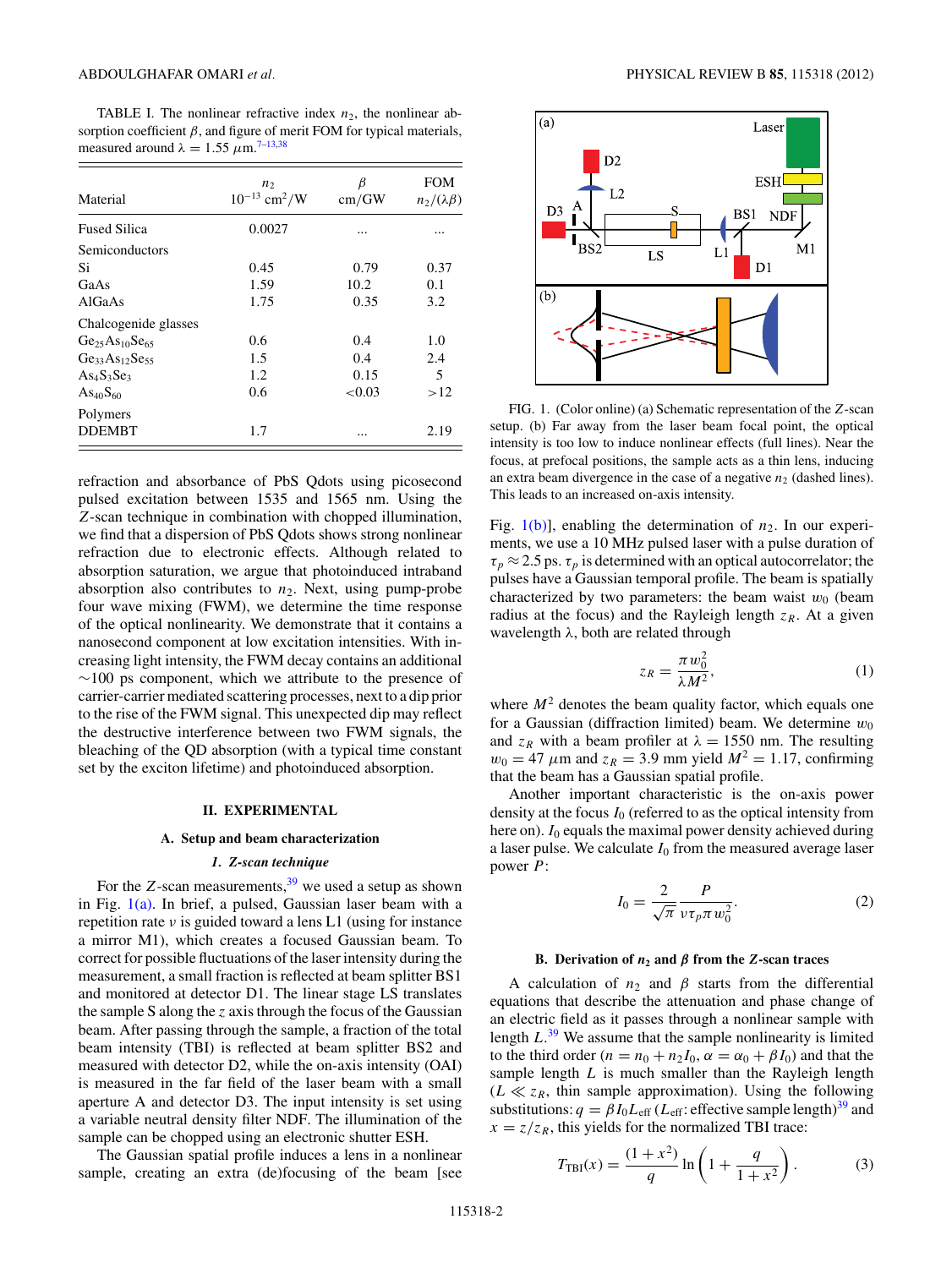<span id="page-2-0"></span>Equation [\(3\)](#page-1-0) enables us to determine *q*, and therefore  $\beta$ , from a fit to the experimental TBI trace.

The normalized OAI is derived in a similar way:

$$
T_{\text{OAI}}(x) = (1+x^2) \left| \sum_{m=0}^{\infty} \frac{(i \Delta \phi_0)^m (2m+1+ix)}{m!(1+x^2)^m [(2m+1)^2+x^2]} \right|^2.
$$
\n(4)

For practical calculations, we limit ourselves to an approximation up to the third order in the nonlinear phase shift  $\Delta \phi_0$ <sup>[23](#page-9-0)</sup>

$$
T_{\text{OAI}}(x) = 1 + \frac{4x}{(x^2 + 1)(x^2 + 9)} \Delta \phi_0
$$
  
+ 
$$
\frac{4(3x^2 - 5)}{(x^2 + 1)^2(x^2 + 9)(x^2 + 25)} \Delta \phi_0^2
$$
  
+ 
$$
\frac{32x(x^2 - 11)}{(x^2 + 1)^3(x^2 + 9)(x^2 + 25)(x^2 + 49)} \Delta \phi_0^3.
$$
  
(5)

We estimate that the first-order approximation (the one most often used in literature) is valid up to  $\Delta\phi_0 \approx 0.2$ , the second order up to  $\Delta\phi_0 \approx 1$ , and the third order up to  $\Delta\phi_0 \approx 1.75$ . The validity is within an error of less than 3.5% in determining the OAI transmission and predicting the focal position  $(x = 0)$ . By fitting the OAI trace to Eq. (5), we can determine  $\Delta\phi_0$  and thus  $n_2$  according to

$$
\Delta \phi_0 = \frac{2\pi n_2 I_0 L_{\text{eff}}}{\lambda}.
$$
 (6)

# **C. Thermal effects**

When performing *Z*-scan measurements using a nontransparent material (as is the case here, as we study the *resonant* nonlinearities of PbS Qdots around the band gap), the absorbed energy can be converted to heat. The corresponding temperature increase of the sample may also lead to a change in refractive index, due to the thermo-optical coefficient  $dn/dT$ . In the center of the laser beam, the higher optical intensity leads to a higher increase in temperature than at the edges of the laser beam. Hence, taking heat diffusion throughout the material into account, a steady-state spatial temperature profile will develop at  $t \gg t_c$ , with  $t_c = w_0^2/(4D)$ the characteristic profile buildup time. *D* denotes the thermal diffusion coefficient of the medium. If *dn/dT* differs from zero, the refractive index will follow this temperature profile, leading to a thermal lensing effect<sup>40</sup> (similar to the electronic lensing effect described above).

The resulting OAI trace will also show an antiresonance. Taking only linear absorption into account, i.e., neglecting nonlinear processes such as TPA, the *thermal* OAI can be described by $40$ 

$$
T_{\text{OAI},\text{th}}(x) = 1 + \theta \arctan\left(\frac{2x}{x^2 + 3}\right). \tag{7}
$$

The equation is valid for a small thermal lens strength *θ*:

$$
\theta = \frac{\alpha_0 LP}{\lambda \kappa} \frac{dn}{dT}.
$$
\n(8)

As expected,  $\theta$  depends only on the average power and is inversely proportional to the thermal conductivity  $\kappa$ , as a larger *κ* leads to a more rapid heat dissipation.



FIG. 2. (Color online) Schematic representation of the FWM setup.

#### *1. Four wave mixing (FWM)*

The *Z*-scan measurement as described above yields the absolute values of the nonlinear refractive index and absorption coefficient, but it provides no information on the dynamics of the optical nonlinearity. To investigate this, we measure the time-resolved response of the optical nonlinearities using a FWM setup (see Fig.  $2$ ).<sup>[41](#page-9-0)</sup> A Ti:Sapphire laser pumps an optical parametric oscillator (APE OPO) that provides pulses of 150 fs duration around 1.47 *μ*m with 76 MHz repetition rate. The laser beam is split up into four components denoted as reference, pulse 1, pulse 2, and pulse 3  $(R, P_1, P_2, P_3)$ . The frequencies of the pulses are upshifted using acoustooptical modulators to 79, 80, and 80.6 MHz for  $P_1$ ,  $P_2$ , and  $P_3$ , respectively.<sup>[42](#page-9-0)</sup>  $P_1$  and  $P_2$  as well as  $P_2$  and  $P_3$  are mutually time delayed by  $\tau_{12}$  and  $\tau_{23}$  by means of delay stags (DL) with a temporal resolution of 20 fs. All exciting pulses are combined through BS5 and sent through the sample S (thin film) using an oil-immersion microscope objective MO1 with a numerical aperture of NA = 1*.*25.

*P*<sup>1</sup> creates a coherent polarization in resonance with the band-gap transition of the sample.  $P_2$  arrives in time-overlap  $(\tau_{12} = 0)$  to ensure that the coherent polarization is not lost and interferes maximally with  $P_1$ . This induces a carrier density modulation over the pulse repetitions, which in turn modulates the absorption and hence the transmission of  $P_3$ . The measured FWM field is  $E_{\text{FWM}}$  is proportional to

$$
E_{\text{FWM}} \propto \chi^{(3)} E_1 E_2^* E_3 \tag{9}
$$

with the third-order susceptibility  $\chi^{(3)}$ .  $E_{1,2,3}$  are the optical electric fields associated with  $P_{1,2,3}$  in the sample, having an amplitude proportional to  $\sqrt{I_{1,2,3}}$ . The FWM field is measured through its interference with the reference field, which is in time overlap with  $P_3$ . The dynamics of the modulated carrier density can be obtained by measuring  $E_{\text{FWM}}$  as a function of the delay  $\tau_{23}$ .  $P_{1,2}$  were chosen linearly co-polarized by half-wave plates (HP). Both were cross polarized to  $P_3$  and  $R$  to reduce the background from the balanced photodetectors (BPD) and maximize the heterodyne detection of the FWM signal.

#### **D. Sample preparation and nonlinear measurements**

All following measurements (*Z*-scan and FWM) were performed at room temperature. For our study of the  $n_2$  of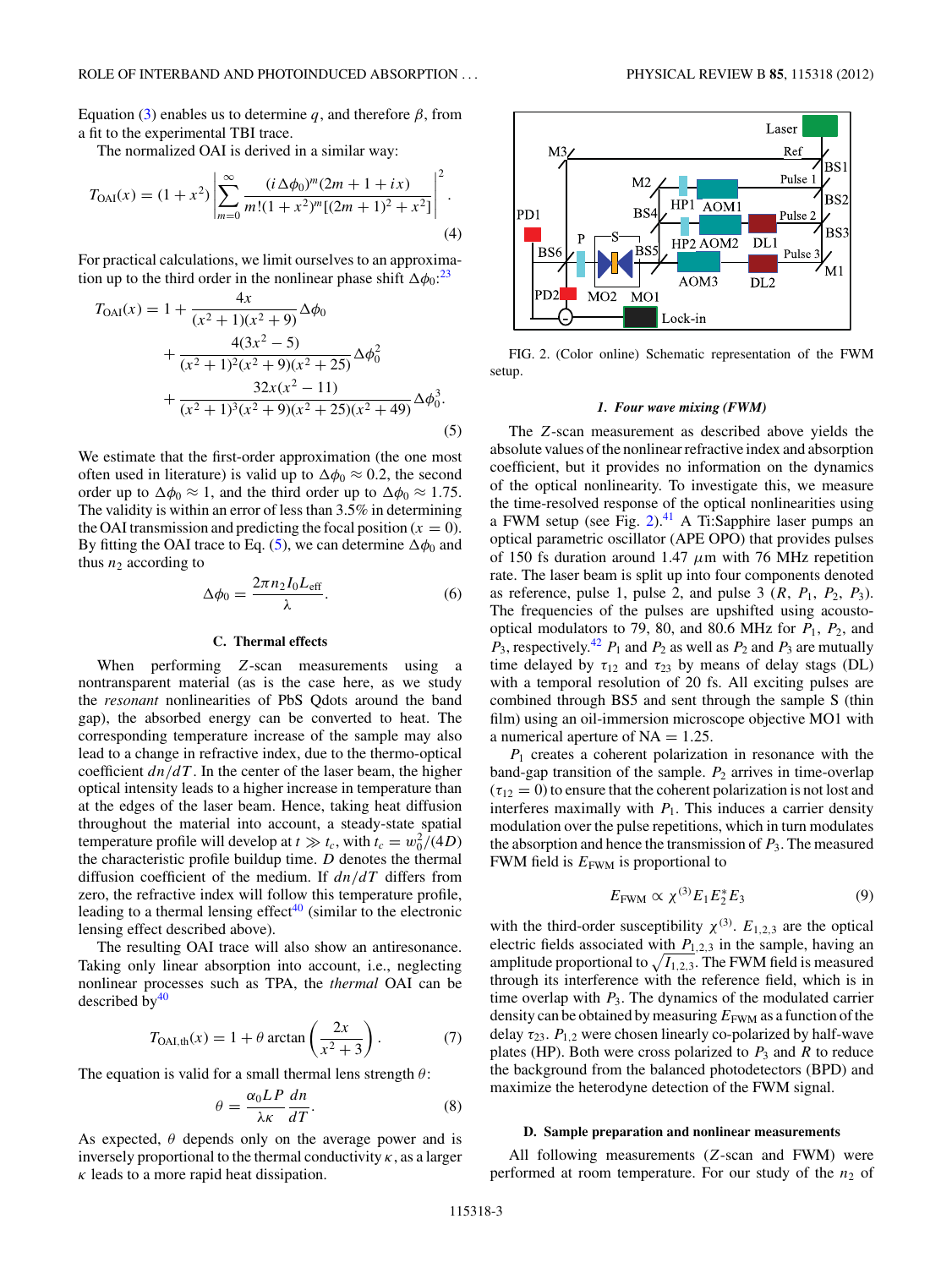<span id="page-3-0"></span>TABLE II. Summary of the different samples used for the *Z*-scan and FWM experiments.  $\lambda_0$  denotes the spectral position of the first absorption peak and *c*<sup>0</sup> the sample concentration.

| Sample | Size (nm) | $\lambda_0$ (nm) | $c_0$ ( $\mu$ M) |
|--------|-----------|------------------|------------------|
| A      | 3.8       | 1123             | 4.95             |
| B      | 5.2       | 1408             | 5.45             |
| C      | 5.5       | 1492             | 6.34             |
| D      | 5.9       | 1539             | 4.91             |
| E      | 6.1       | 1574             | 4.63             |
| F      | 6.4       | 1620             | 4.76             |
| $G-I$  | 5.9       | 1539             | 0.48, 1.37, 2.89 |
| J,K    | 5.9       | 1539             | 6.06, 9.78       |
| L      | 5.6       | 1506             | Thin film        |

PbS Qdots, we prepared 12 Qdot samples. All the samples have a size dispersion of  $\approx$ 5%. The sample optical properties are very stable in time.<sup>[43](#page-9-0)</sup> Their properties are summarized in Table II. The concentrations of all samples are optimized to obtain a clearly measurable  $\Delta\phi_0$ , while still keeping its value low enough for the fit [see Eq. [\(5\)](#page-2-0)] to apply ( $\Delta\phi_0 < 1.75$ ). We use a  $L = 1$  mm optical cell for the *Z*-scan measurements, satisfying  $L \ll z_R$ . The Qdots are suspended in C<sub>2</sub>Cl<sub>4</sub>, a transparent solvent in the NIR spectral range. *Z*-scan traces recorded for  $C_2Cl_4$  are featureless both for the TBI and OAI, revealing a negligible  $n_2$  and  $\beta$  of the solvent. To determine the spectral dependence of *n*<sup>2</sup> for our Qdot suspensions, *Z*-scan traces are measured between 1535 and 1565 nm. The intensity dependence of  $n_2$  is measured between 1 and 25 MW/cm<sup>2</sup>, at  $λ = 1550$  nm.

For sample D, E, and F, we determine the intensity dependence of the nonlinear absorption coefficient *β*. Samples D, E, G–K are used to explore the nonlinear absorption further by positioning the sample at the focus and collecting the sample transmittance *T* as a function of  $I_0$ .  $I_0$  is varied between 0.5 and 25 MW/cm<sup>2</sup>, around  $\lambda = 1550$  nm. From *T*, the intensity-dependent absorption coefficient is calculated:  $\alpha = -\ln(T)$ . We use samples D, G–K to determine the concentration dependence of  $n_2$ ,  $\beta$ , and  $\alpha$ .

For the FWM measurements, we prepared sample L using a 20-*μ*M solution of PbS Qdots mixed with a solution 10 m% of polystyrene in toluene. The solution is spin coated with a spinning speed of 1000 rpm on a 0.17 mm glass coverslip. The resulting film has a uniform thickness of  $\approx$ 2  $\mu$ m and macroscopically homogenous concentration of PbS QDs. The sample is then mounted on another coverslip of same thickness by using Meltmount (Cargille Labs) (refractive index 1.54) as mounting medium. For the FWM experiment, the total average intensity used is varied between 0.7 to 89 kW*/*cm2, corresponding to peak intensity from 0.054 to 6.9 GW*/*cm2.

#### **III. RESULTS AND DISCUSSION**

# **A. Excluding thermal effects**

Typical OAI and TBI traces for a Qdot suspension are shown in Fig. 3. The OAI shows a strong antiresonance [see Fig.  $3(a)$ ], that can only be satisfactorily fitted to a sum of Eqs.  $(5)$  and  $(7)$  [see Fig.  $3(b)$ ]. The TBI features an increase in intensity near the focus indicating a negative  $\beta$  [see Fig. 3(c)].



FIG. 3. (Color online) (a) Typical experimental OAI traces, measured on  $\lambda = 1550$  nm for sample D as a function of ESH duty cycle. The OAI shows a strong antiresonance. Inset: when reducing the DC, the magnitude of the thermal lens strength decreases. (b) Illustration for the traces fitted (black dots) with a sum of Eq. [\(5\)](#page-2-0) (blue line) and [\(7\)](#page-2-0) (red line) for sample D at a  $DC = 12\%$ . (c) The corresponding measured TBI traces for sample D. The TBI remains constant when changing the duty cycle and yields an increase around the focus indicating a negative *β*.

Using the ESH, we switch the laser light between *on* for 2 ms and *off* for a time interval variable between 0 and 64 ms, corresponding to a duty cycle (DC) between 100% and  $3\%$ , respectively. As shown in Fig.  $3(a)$ , we find that reducing DC from 100% to 12*.*5% leads to a steady decrease of the OAI peak and valley amplitude. Below 12*.*5%, the OAI trace tends toward a limiting trace when DC is further reduced. In addition, no change in the limiting trace is obtained when reducing the on time to 1 ms keeping the same duty cycle. In Fig.  $3(c)$ , one sees that the TBI remains constant when sweeping the DC.

The above observations indicate that at a DC of 12.5% or more, the OAI is composed of an electronic and a thermal component. Using the fit of the OAI to a sum of an electronic and a thermal nonlinearity, we determined *dn/dT* . Limiting the DC to 12*.*5% to ensure the low thermal lens strength condition, we obtain a value of  $-0.9 \times 10^{-4}$  K<sup>-1</sup>, which stays constant in the range 1535–1565 nm. Independent measurements of  $dn/dT$  for CCl<sub>4</sub>, CHCl<sub>3</sub>, and CH<sub>2</sub>Cl<sub>2</sub>, performed at visible wavelengths, yield values of about  $-6 \times 10^{-4}$  K<sup>-1</sup>.<sup>[44,45](#page-9-0)</sup> As we find a number of the same order of magnitude, we conclude that the energy absorbed by the Qdots is, at least, partially converted to heat and transferred to the surrounding  $C_2Cl_4$  medium. Using the material properties of  $C_2Cl_4$  ( $D = 7.7 \times 10^{-8}$ )  $\text{m}^2/\text{s}$ ,<sup>[46](#page-9-0)</sup> we calculate a  $t_c$  of 4.7 ms. Hence, a duty cycle of 7.3% or less is needed to prevent the buildup of a stationary thermal lens. In line with these findings, we fix DC at 3.1%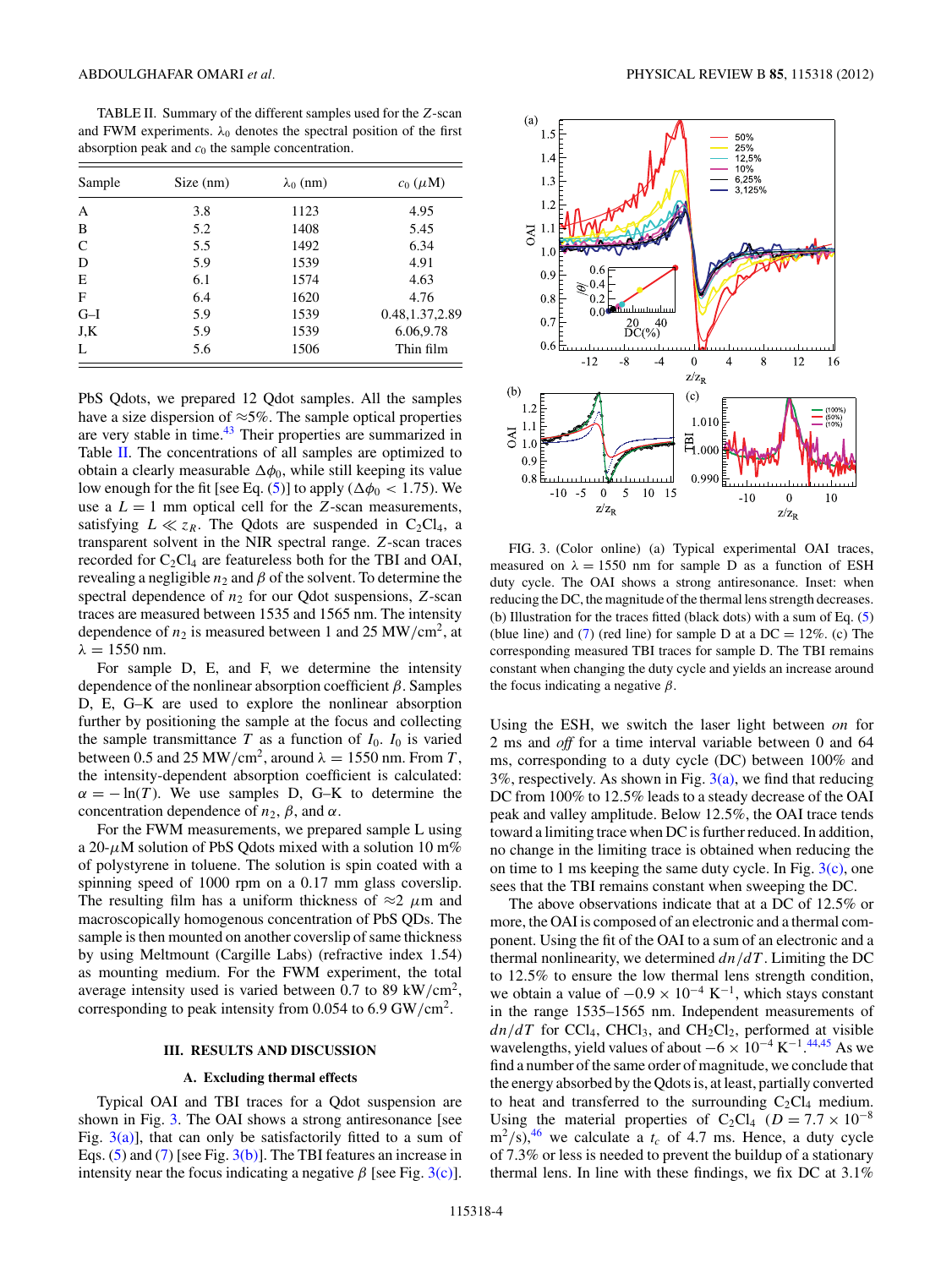<span id="page-4-0"></span>for further measurements. This excludes thermal contributions and allows the determination of  $n_2$  by fitting OAI traces using only the electronic contribution of Eq. [\(5\)](#page-2-0).

### **B.** Nonlinear refraction  $(n_2)$  and absorption  $(\beta)$ **for PbS quantum dots**

Figure 4(a) shows typical OAI traces obtained for sample K at two different light intensities. As indicated in Fig. 4(b), this results for the PbS Qdot concentrations used (4.5– 6.5  $\mu$ M) in a nonlinear refractive index  $n_2$  of the order of 10−<sup>11</sup> cm2*/*W, a value independent of *I*<sup>0</sup> in the intensity range  $I_0 = 1-25$  MW/cm<sup>2</sup> around  $\lambda = 1550$  nm. By changing the Qdot concentration in solution, we find that  $n_2$  changes proportionally to the Qdot volume fraction  $f$  [see Fig. 4(c)]. From the regression curve, we get a concentration independent intrinsic nonlinear refraction index  $n_{2, \text{int}} = n_2/f$  of  $-1.17 \times$ 10−<sup>7</sup> cm2*/* W, a value of the same order of magnitude as the  $-6.510^{-7}$  cm<sup>2</sup>/W measured for PbSe Qdots at  $\lambda_0 =$ 1640 nm.<sup>[23](#page-9-0)</sup> Figure 5 represents the spectral dependence of  $n_2$ for samples A–F, measured between 1535 and 1565 nm and rescaled to a concentration value of  $5 \mu M$ . As the wavelength range is limited, an alternative representation of  $n_2$  is given, in which the abscissa is the difference between the laser wavelength and the absorption wavelength  $\lambda_0$  of the Qdots. In agreement with the  $n_2$  spectrum of PbSe Qdots, <sup>23</sup> we find that  $n_2$  is correlated with the absorbance spectrum of the PbS Qdot suspensions.

A suitable parameter to assess the measured values for *n*<sub>2</sub> is the figure of merit [FOM =  $\delta n/(\lambda \alpha)$ ]. It is a materials property, independent of the Qdot volume fraction and reflects the maximal nonlinear phase shift that can be achieved when light propagates through a sample, before absorption reduces its intensity too much for nonlinear effects to occur. Within the intensity range studied, we find FOMs that are larger than



FIG. 4. (Color online) (a) Measured OAI for sample K at intensities of 2.7 and 8.0 MW/cm<sup>2</sup> at a DC = 3.1% fitted with Eq. [\(5\)](#page-2-0). (b) Dependence of  $n_2$  on  $I_0$  for samples J, E, F (blue, green, and red dots).  $n_2$  remains constant over the entire intensity range. (c)  $n_2$  increases linearly with the Qdot volume fraction measured for samples with first absorption peak at 1539 nm (see Table [II\)](#page-3-0).



FIG. 5. (Color online)  $n_2$  spectra around 1550 nm.  $\lambda_0$  denotes the absorption peak of the sample and  $\lambda_{\text{laser}}$  is the varying laser wavelength.  $n_2$  is clearly correlated with the Qdot absorption coefficient. The symbols are from right to left: diamond (sample A), square (sample B), downward triangles (sample C), upward triangles (sample D), squares (sample E), and dot (sample F).

one and that increase with increasing light intensity. Since these values are similar to the FOM of  $AIGaAs<sup>7</sup>$  $AIGaAs<sup>7</sup>$  $AIGaAs<sup>7</sup>$  and the chalcogenide glasses $9-11$  (see Table [I\)](#page-1-0), PbS Qdots are clearly of interest as nonlinear optical materials.

Figure 6(a) shows the nonlinear absorption coefficient *β* as determined for three different PbS samples. In line with the TBI trace given in Fig.  $3(c)$ ,  $\beta$  is negative and is largest for  $\lambda_0$  closest to the excitation wavelength. Similar to  $n_2$ , the magnitude of  $\beta$  increases with the volume fraction. A linear fit yields an intrinsic nonlinear absorption coefficient  $\beta_{\text{int}} = \beta/f$ of −2.47 × 10<sup>5</sup> cm/GW. On the other hand, Fig. 6(a) indicates that the magnitude of *β*—as determined from a fit of the TBI to



FIG. 6. (Color online) (a) The magnitude of *β* (normalized to corresponding concentration) decreases with increasing *I*0. Blue, red, and green curves correspond to sample D, E, and F, respectively. (b) *β* scales linearly with the Qdot volume fractions measured for samples with  $\lambda_0 = 1539$  nm. (c) TBI traces for sample D at optical intensities of 1.7, 2.5, 3.7, and 8.4 MW*/*cm2 fitted with Eq. [\(3\)](#page-1-0) (full lines). At  $I_0 = 8.4$  MW/cm<sup>2</sup>, the TBI fits only with Eq. [\(14\)](#page-6-0) (dotted black line) as it broadens compared with the predicted fit from a true third-order nonlinearity (full black line).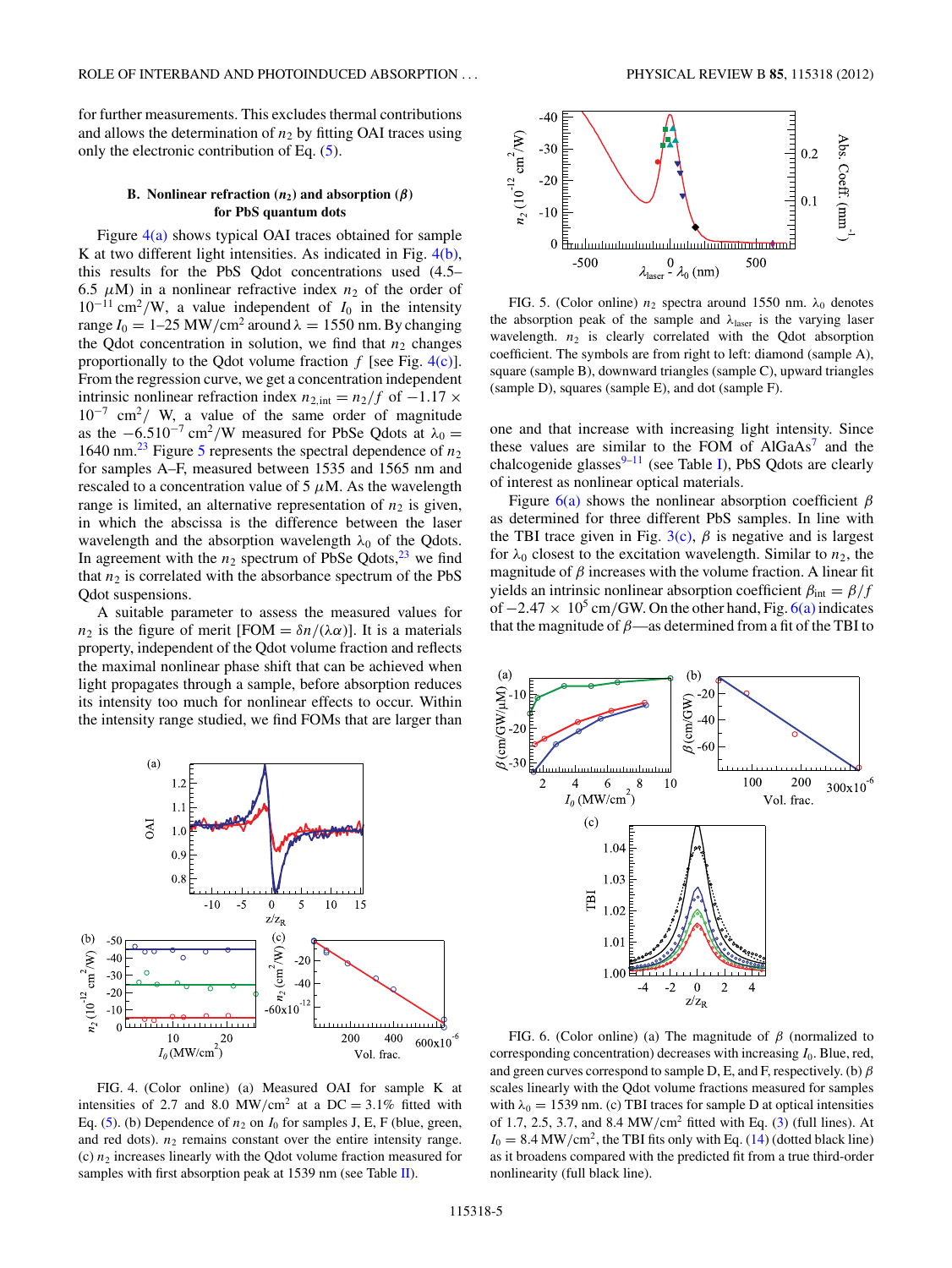<span id="page-5-0"></span>Eq. [\(3\)](#page-1-0)—decreases with increasing intensity. In addition, the TBI [see Fig. [6\(c\)\]](#page-4-0) broadens at intensities above 8 MW*/*cm2 and no longer fits to Eq. [\(3\)](#page-1-0).

#### **C. Intensity dependence of the absorption coefficient (***α***)**

The broadening of the TBI and the decrease of *β* with increasing *I*<sup>0</sup> point toward absorption saturation. To investigate this, we have directly measured the absorbance  $\alpha$  as a function of the optical intensity  $I_0$  (sample D and E). The Qdots are probed at 1550 nm, on resonance with their band gap transition. Figure  $7(a)$  shows that, at low optical power, the linear absorbance  $\alpha_0$  is recovered. In line with the negative nonlinear absorption coefficient,  $\alpha$  decreases with increasing *I*0, which suggests bleaching induced by state filling.

Assuming an eightfold degeneracy of the PbS HOMO and LUMO, one expects that the absorbance of a QD decreases



FIG. 7. (Color online) (a) When we exclude the absorption from an exciton ground state (GS) toward an exciton excited state (ES) [see Eq. (10)] the theoretically expected absorption, assuming a Qdot homogeneous linewidth ( $\Delta E_{\text{hom}}$ ) of 18 meV (dashed line), is smaller compared with the measured one (blue circles). Neglecting the contribution of the inhomogenous broadening and assuming the total linewidth is all due to homogenous broadening ( $\Delta E_{\text{hom}} = \Delta E_{\text{total}} =$ 58 meV) the corresponding increase in absorption (dotted line) is not sufficient to explain the measurements. If we include the absorption from GS to ES, the measurements fit well with the rate equation model with  $\Delta E_{\text{hom}} = 18$  meV. (b) Measured  $\alpha$  fitted with expression (12). Inset: absorption spectrum  $(\alpha_0)$  of sample D.

linearly with the number of excitons  $\gamma$  it contains, to reach zero when  $\gamma = 4$ :<sup>[47](#page-9-0)</sup>

$$
\alpha = \frac{(8-2\gamma)}{8}\alpha_0. \tag{10}
$$

The expected complete bleaching at  $\gamma = 4$  contrasts with conclusions from Refs. [48](#page-9-0) and [49,](#page-9-0) yet forms a relevant starting point to benchmark our results. As a reference, the top axis in Fig.  $7(a)$  gives the average number of photons  $N_{ex}$  absorbed per Qdot by a single pulse with an intensity as given by the bottom axis (see Appendix  $\overline{A}$ ). At the highest light intensities used,  $N_{\text{ex}}$  reaches one. Since the exciton lifetime of about 1  $\mu$ s exceeds the 100 ns time delay between successive pulses, this indicates that the measured change of the absorbance is not due to a single pulse event, yet results from the buildup of excitons over several pulses. Based on this picture and Eq.  $(10)$ , we have calculated  $\alpha(I_0)$  by using a rate equation model involving band gap absorption and stimulated emission (see Appendix [B\)](#page-8-0). For this calculation, we assumed a homogenous linewidth  $\Delta E_{\text{hom}}$ of the Qdot's first exciton transition of 18 meV. This is a 300 K value extrapolated from low-temperature data determined by exciton dephasing in an ensemble of QDs done with photon-echo spectroscopy.<sup>[50](#page-9-0)</sup> As shown in Fig.  $7(a)$ , this results in a theoretical  $\alpha(I_0)$  considerably smaller than the measured one. The same conclusion holds if  $\Delta E_{\text{hom}}$  is set equal to the total linewidth of 58.5 meV, a value that follows from the FWHM of the first exciton transition in the Qdot absorption spectrum. In line with our experiment, previous measurements on PbS suspensions $48,49$  did not yield complete absorption bleaching at high excitation intensities.

This indicates that an excited Qdot is a stronger absorber than predicted by Eq. (10). As shown in Fig. 7, a possible origin of this enhanced, photoinduced absorption are intraband transitions that bring the first exciton (labeled as GS in Fig. 7) to an excited single exciton state (ES in Fig. 7). A similar observation was made in lead salt Qdot doped glasses.<sup>29,37</sup>

If the electrons in the conduction band and the holes in the valence band of excited Qdots can be excited to higher energy conduction band or lower energy valence band states, one expects an additional contribution to  $\alpha$  that is proportional to the number of excitons:

$$
\alpha = \frac{(8-2\gamma)}{8}\alpha_0 + \frac{\gamma}{4}\alpha_{\text{pi}}.\tag{11}
$$

Clearly, the occurrence of photoinduced absorption inhibits the bleaching of the Qdot band gap transition when  $\gamma = 4$ . If we base our calculation of  $\alpha(I_0)$  on Eq. (11), a fit with the experimental curve yield  $\alpha_{pi} = 0.4 \alpha_0$ . By including photoinduced absorption in the proposed two-level model, the theory fits well with the experimental results.

Figure 7(b) shows that for practical purposes, the experimental  $\alpha(I_0)$  can be fitted by extending the expression for the intensity dependence of the absorbance of a two-level system with a nonsaturable absorption coefficient  $\alpha_{\text{ns}}$ <sup>[51](#page-9-0)</sup>

$$
\alpha = \frac{\alpha_0 - \alpha_{\rm ns}}{1 + I_0/I_{\rm sat}} + \alpha_{\rm ns}.
$$
 (12)

This includes a saturation intensity  $I<sub>sat</sub>$ , which corresponds to the value of  $I_0$  where the absorbance is halfway between  $\alpha_0$ and  $\alpha_{\text{ns}}$ . Typical values for the fitting are  $I_{\text{sat}} = 7.2 \text{ MW/cm}^2$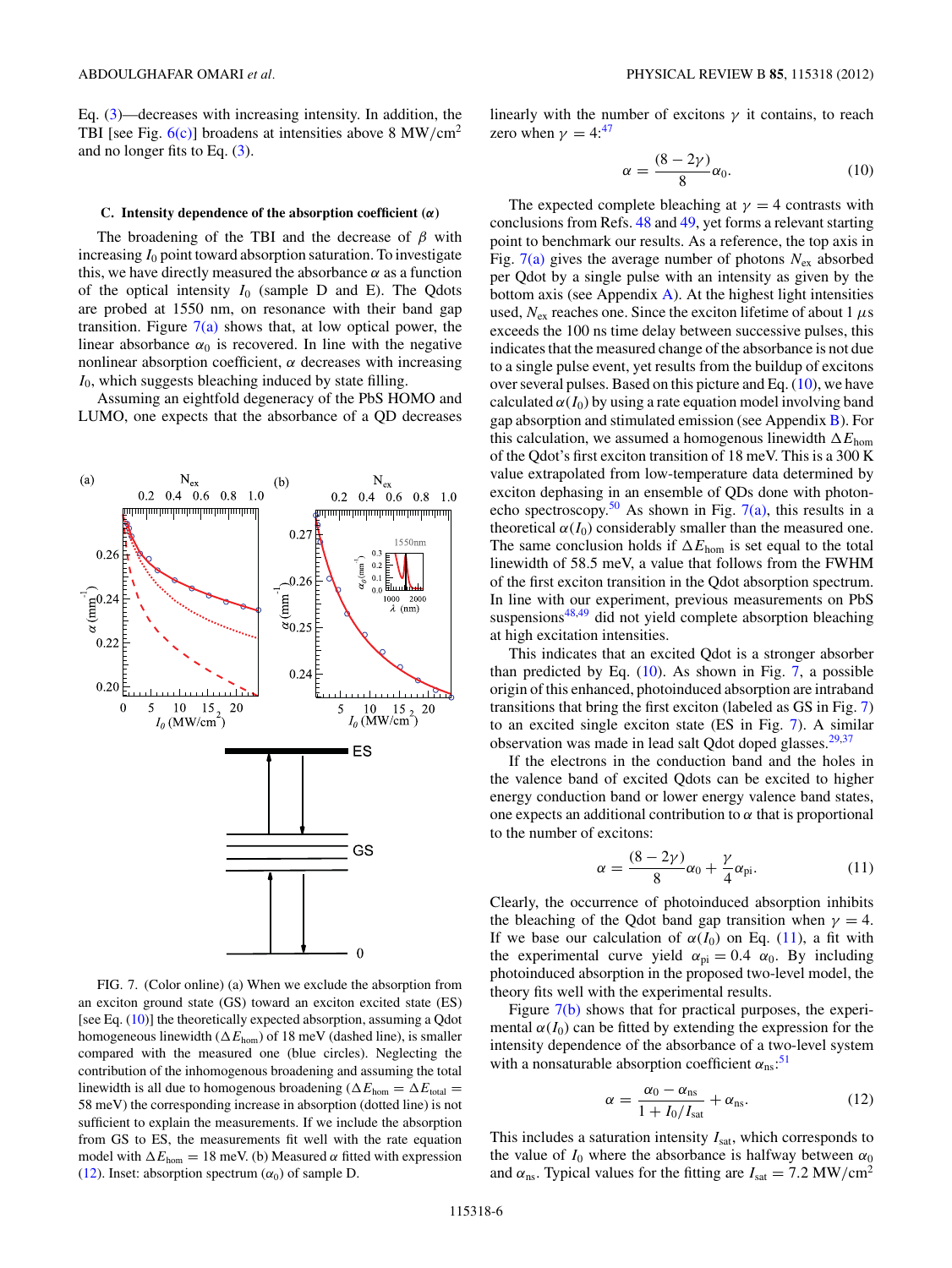<span id="page-6-0"></span>and  $\alpha_{\text{ns}}/\alpha_0 = 0.8$ . By using Eq. [\(12\)](#page-5-0) to describe  $\alpha(I_0)$ , we can reinterprete the TBI traces measured in Fig.  $6(c)$ . For this, we divide the intensity  $I_0$  in Eq. [\(12\)](#page-5-0) with a factor  $(1 + x^2)$ , where  $x = \frac{z}{z_R}$ , to take into account the Gaussian spatial dependence of the intensity:

$$
\alpha(x, I_0) = \frac{\alpha_0 - \alpha_{\rm ns}}{1 + I_0/[I_{\rm sat}(1 + x^2)]} + \alpha_{\rm ns},\tag{13}
$$

$$
T_{\rm TBI} = e^{-\alpha(x, I_0)L}.\tag{14}
$$

At low light intensities, Eq.  $(14)$  reduces to Eq.  $(3)$ , which holds for a third-order nonlinearity. With increasing light intensity, however, only (14) fits to the experimental, broadened TBI traces.

### **D. Dynamics of optical nonlinearities in PbS quantum dots**

Since the nonlinear optical properties of PbS Qdots are related to the creation of excitons, one expects that the relaxation and recombination of these excitons determines the dynamics of their optical nonlinearity. We analyzed this nonlinear dynamics using FWM as described in Sec. [II C 1.](#page-2-0) Figure  $8(a)$  represents the FWM amplitude as measured on PbS Qdots (sample L) excited at *λ*ex = 1470 nm as a function of the time delay between  $P_2$  and  $P_3$ . The different traces correspond to different intensities of the  $P_1$  pulse (with  $P_2$  and  $P_3$  having same intensity as  $P_1$ ) expressed in terms of  $N_{ex}$ .  $N_{ex}$  has been calculated considering the constructive interference between  $P_1$  and  $P_2$  leading to an effective intensity  $4I_1$ . The intensity has been tuned such that the FWM experiments correspond to the same range of  $N_{ex}$  (0–3) as used in the *Z*-scan measurements (see Fig. [7](#page-5-0) a). Figure  $8(a)$  clearly shows that with increasing excitation intensity, the resolved FWM dynamics has a larger amplitude and a faster decay. Moreover, a dip appears at time overlap.

We have analyzed the FWM dynamics using the following response function:

$$
E_{\text{FWM}}(\tau_{23}) = \Theta(\tau_{23}) \left( A_1 e^{-\frac{\tau_{23}}{T_1}} + A_2 e^{-\frac{\tau_{23}}{T_2}} \right) + A_{\text{os}}.
$$
 (15)

The sum of two exponentials multiplied by a step function  $\Theta(\tau_{23})$  represents the response after the excitation. The offset *A*os is included to account for the accumulation of excitons/charges over successive pulses since the single exciton lifetime of about 1  $\mu$ s<sup>[43](#page-9-0)</sup> strongly exceeds the repetition period of the laser (13 ns). The FWM dynamics is then fitted considering the convolution of the response function with a Gaussian pulse intensity autocorrelation, which transforms an instantaneous contribution into the Gaussian pulse autocorrelation and a step-function into an error function. For the contributions  $A_1$  and  $A_2$ , we find lifetimes in the range  $1-4$  ns  $(T_1)$  and 45–110 ps  $(T_2)$ . Figure 8(b) shows the amplitude of each contribution normalized to the amplitude  $|E_3|$  of the  $P_3$ field as a function of  $I_1$ .

At peak excitation intensities below 0.13 GW*/*cm2 (*N*ex *<* 0*.*17) the decay is dominated by the nanosecond component. Similar to what was reported previously on PbS Qdots of smaller size, $41$  we attribute this nanosecond dynamics to phonon-assisted single exciton thermalization between the 64 1*S*-like energy states. This interpretation is confirmed by the linear increase of  $A_1/|E_3|$  with the excitation power in the low-intensity regime, which indicates a single exciton process.



FIG. 8. (Color online) (a) Measured FWM for sample L as a function of the averaged excitations per QD created per pulse,  $N_{ex}$ . (b) Amplitude of each recombination mechanism (see text) divided by the  $P_3$  field amplitude as a function of  $P_1$  intensity  $(I_1)$ . Solid and dashed lines show a linear and quadratic dependencies with the excitation intensity, respectively. In the inset: dynamics of the FWM field phase for different excitation intensities around  $\tau_{23} = 0$ , relative to the phase at  $\tau_{23} = 0.5$  ps.

With increasing optical intensity, the picosecond component becomes more and more important. The time constant  $T_2$ is constant over the intensity range investigated (110  $\pm$  20 ps), apart for the maximum intensity where it drops to 45 ps.  $A_2/|E_3|$  follows a quadratic dependence on excitation intensity and eventually saturates at high *I*1. Such dynamics with quadratic intensity dependence could be attributed to Augerlike nonradiative recombination of biexcitons created in a single pulse repetition. However, in smaller PbS dots, where the probability for Auger processes is expected to be larger, we found no evidence of such biexciton recombination.<sup>41</sup> Alternatively, this component can be explained as thermalization of single excitons between the different levels of the ground state mediated by carrier-carrier scattering. Notably, the nanosecond time constant varies from 4.3 ns at 0.02 GW/cm<sup>2</sup> to 0.33 ns at 2.2 GW/cm<sup>2</sup>, with a low-intensity dependence of  $I_1^{-0.27}$ and a high-intensity dependence of  $I_1^{-1.5}$ , further indicating a speeding-up of exciton thermalization at high intensities.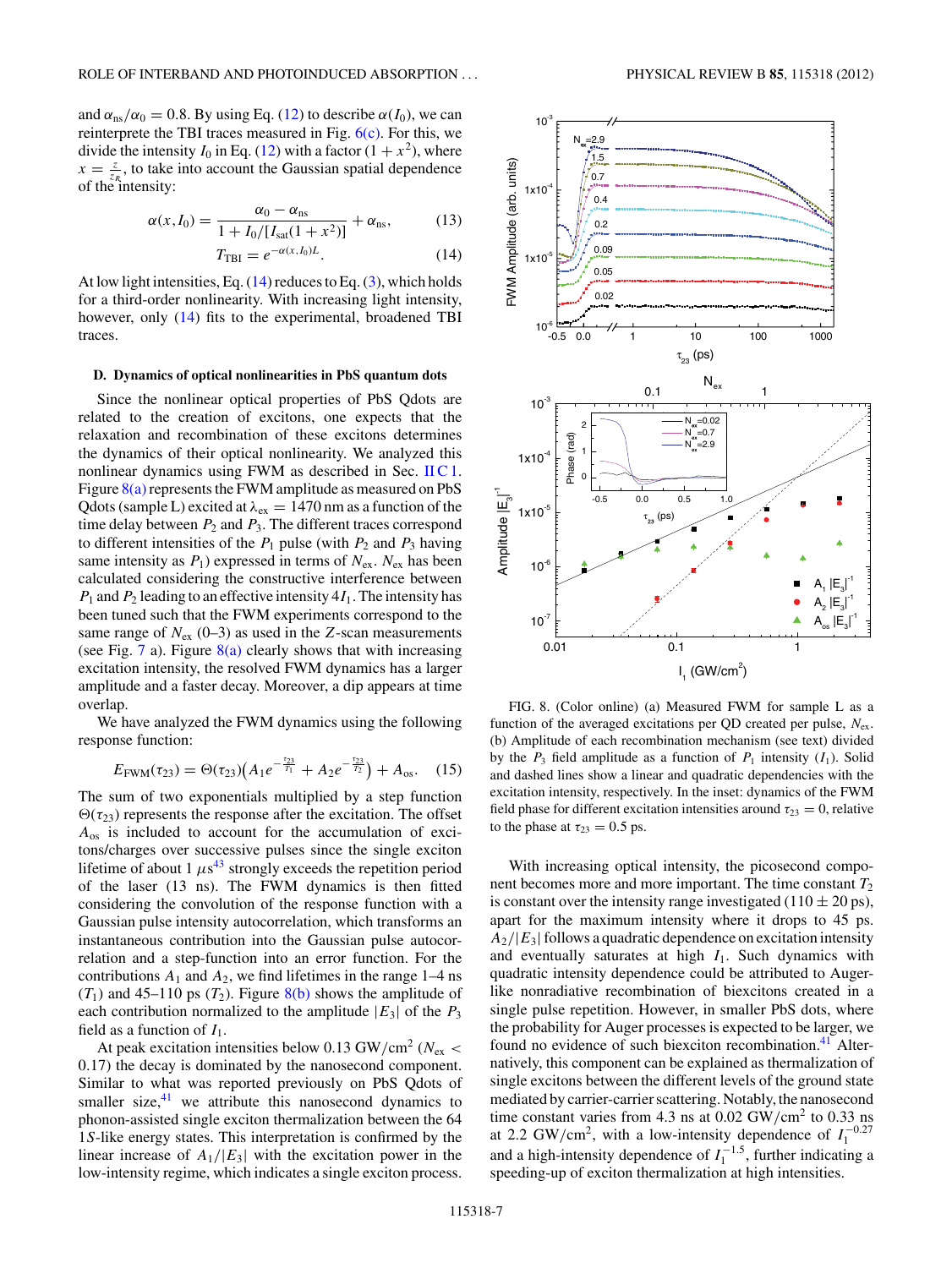In our FWM experiment, the photoinduced absorption of excitons would result in a decrease of the signal and cannot be distinguished from the dominant absorption bleaching. However, in line with the discussion in the previous section, the presence of photoinduced absorption is supported by the dip observed at negative delays. Its presence at high excitation intensities is due to destructive interference between the leftover signal due to previous pulses and the FWM generated by the  $P_1 - P_2 - P_3$  pulse sequence with  $P_3$  in time overlap with the reference pulse. The inset of Figure  $8(b)$  shows the dynamics of the FWM field phase for three excitation intensities corresponding to  $N_{ex}$  equal to 0.02, 0.7, and 2.9, respectively. At low intensity, the phase at negative and positive delays is similar, indicating that the signal measured at negative delays is due to absorption bleaching induced by the leftover exciton density generated by previous pulses. With increasing intensity, the phase difference between the signal at negative and positive delays increases and reaches ∼0*.*75*π* for  $N_{\rm ex} = 2.9$ . This suggests that the origin of the signal at negative delays is different from absorption bleaching.

Thermal effects can produce a phase shift of the FWM signal of  $\pi/2$ , while photoinduced absorption should give a phase shift of  $\pi$ . Since the measured phase shift exceeds  $0.5\pi$ , induced absorption is a significant process. $52$  The continuous change of the phase difference with intensity indicates that the signals of the induced absorption and the absorption bleaching are not  $\pi$  out of phase. While the resonant absorption bleaching will not be accompanied by a resonant phase component, the photoinduced absorption can, provided that it is not spectrally centered at the excitation wavelengths. This will be the case, e.g., when photoinduced absorption involves transitions to higher energy conduction or valence band states of the Qdots.

The observation that photoinduced absorption starts to dominate the FWM signal at negative delays with increasing light intensity may reflect the presence of charges in the Qdots, related to the occurrence of Auger events at high exciton densities. As a result of an Auger process, one of the carriers can be trapped by a defect state at high energy or leave the Qdot to be trapped in its vicinity. In this situation, the cross section of the absorption bleaching broadens as compared to that of resonantly excited Qdots in their ground state. On the other hand, the cross section of the photoinduced absorption has most likely a broad spectrum. Hence, it will not be significantly affected by the redistribution of the carriers.

### **IV. DISCUSSION**

The measurements presented here demonstrate that resonantly excited PbS Qdots have a large nonlinear refractive index, with a figure of merit that exceeds one. This optical nonlinearity is related to the creation of excitons and to photoinduced absorption—possibly intraband absorption in already excited Qdots. Relaxation and recombination of excitons lead to a complex nonlinear dynamics, with distinct time constants of the order of 100 ps and 1 ns next to the single exciton lifetime of about  $1 \mu s$ . Furthermore, like PbSe Qdots, the  $n_2$  spectrum of PbS Qdots shows a bell shape, which contrasts with the dispersive, antiresonance behavior predicted for the two-level system.<sup>[51](#page-9-0)</sup> This can mean that the optical nonlinearity is dominated by photoinduced absorption,

which is typically a spectrally broad process that does not result in the dispersive  $n_2$  of the two-level system. Alternatively, the  $n_2$  spectrum can also have the observed bell shape if biexciton absorption is the dominant process. Although biexciton absorption should also lead to an antiresonance in *n*2, its resonance frequency is slightly red shifted due to the biexciton binding energy.<sup>47</sup> Hence, biexciton absorption will always give a negative contribution to  $n_2$ , regardless of the wavelength used.

The *Z*-scan measurements do not allow for a decomposition of  $n_2$  into the separate contribution from exciton creation and photoinduced absorption. Nevertheless, a number of arguments suggest that the contribution from photoinduced absorption is considerable. First, opposite to the nonlinear absorption, the nonlinear refraction does not show a tendency to saturate with increasing light intensity. This saturation would be expected if only exciton creation contributed to *n*2. Second, the intensity dependence of the absorption could only be modeled if we include photoinduced absorption from the exciton ground state to an excited exciton state. Finally, the FWM experiments, revealed that photoinduced absorption dominates absorption bleaching of the probing pulse at negative time delays.

### **V. CONCLUSIONS**

We have studied the nonlinear properties of PbS Qdot suspensions as a function of wavelength, optical intensity and Qdot volume fraction using the *Z*-scan technique with picosecond pulses. Knowing the characteristic temperature profile buildup time  $t_c$ , we modulated the laser repetition rate and excluded thermal lensing to directly measure the electronic contribution to  $n_2$ . The nonlinear refractive index is independent from the intensity and follows the Qdot absorption spectrum. The FOM is larger than one for the PbS Qdots and is comparable with PbSe Qdots and lead chalcogenide glasses. It is argued that the creation of excitons and the resulting photoinduced absorption in the PbS Qdots lie at the origin of the observed  $n_2$  and  $\beta$ . Using transient four wave mixing with 150-fs pulses we proved that at low excitation intensities the dynamics is dominated by single-exciton thermalization (ns) and recombination  $(\mu s)$ . At higher intensities, the FWM signal results in a 100-ps response. This shows that colloidal PbS Qdots are efficient and fast nonlinear materials. In combination with the facile integration of PbS Qdots with photonic devices using wet deposition techniques and the easy tuning of the Qdot linear and nonlinear properties, $53$  this opens pathways for all-optical signal processing on photonic platforms.

### **ACKNOWLEDGMENTS**

We acknowledge the Institute for the Promotion of Innovation through Science and Technology in Flanders (IWT-Vlaanderen) for a scholarship (A.O.). I.M. is a postdoctoral researcher with the FWO Vlaanderen. This project was also supported by the Belgian Science Policy Office (IAP P6/10), the EU Seventh Framework Program (EU-FP7 ITN Herodot) and the FWO-Vlaanderen (G.0144.08). F.M. acknowledges funding from the European Community's Seventh Framework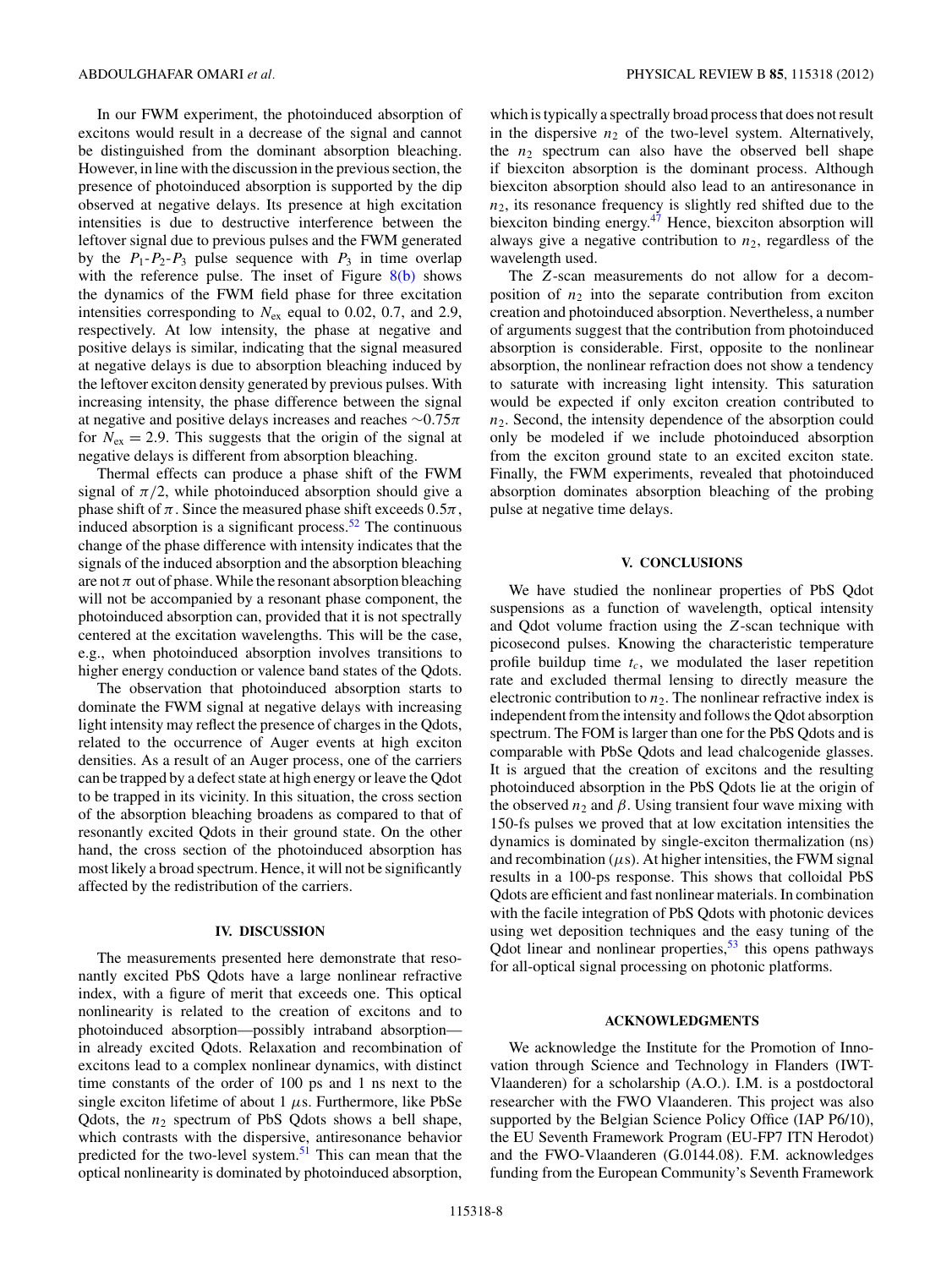<span id="page-8-0"></span>Programm [FP7/2007-2013] under grant agreement [PIEF-GA-2008-220901].

### **APPENDIX A: DETERMINATION OF** *N***ex**

The number of excitations or absorbed photons per unit of volume created per pulse,  $N_{ph}$ , equals

$$
N_{\rm ph} = \frac{E_{\rm abs}}{E_{\rm gap} L} \tag{A1}
$$

with  $L$  the sample length and  $E_{\text{abs}}$  the absorbed energy per unit of area following an excitation with a pulse. For  $\alpha L \ll 1$ , we find for *E*abs,

$$
E_{\rm abs} = \frac{P}{\nu \pi w_0^2} \alpha (E_{\rm gap}) L \tag{A2}
$$

with  $\alpha(E_{\text{gap}}) \approx \alpha_0(E_{\text{gap}})$ , with  $\alpha_0(E_{\text{gap}})$  the linear absorption coefficient at the band gap energy. This approximation is valid in our case as  $\alpha$  maximally decrease with 20% over the measured intensity range (see Fig.  $7$ ).  $P_{\text{avg}}$  is the average laser power and is related to  $I_0$  through expression [\(2\)](#page-1-0). The number of excitations per pulse created per Qdot *N*ex is

$$
N_{\rm ex} = \frac{N_{\rm ph}}{c_{\rm ex} N_A} \tag{A3}
$$

with *c*ex the concentration of Qdots excited with the laser beam. *c*ex is determined as

$$
c_{\rm ex} = c_{\rm tot} \int c(E) S(E) dE, \tag{A4}
$$

where  $c_{\text{tot}}$  is the total Qdot concentration and  $c(E)dE$ represents the fraction of Qdots with a band gap in the energy range  $E, E + dE$ .  $S(E)$  represents the probability that a Qdot with band gap *E* gets excited with the corresponding laser beam.  $c(E)$  and  $S(E)$  are given by

$$
c(E) = \frac{1}{\sqrt{2\pi}\sigma_{inh}} e^{-\frac{(E - E_{\text{gap}})^2}{2\sigma_{\text{inh}}^2}},
$$
 (A5)

$$
S(E) = e^{\frac{-(E-E_l)^2}{2(\sigma_l^2 + \sigma_{\text{hom}}^2)}}, \tag{A6}
$$

with  $E_l$  central energy of the Gaussian laser beam and  $\sigma_l = \frac{\Delta E_l}{2\sqrt{2\ln(2)}}$ , with  $\Delta E_l$ , the FWHM of the laser beam. Similarly,  $\sigma_l = \frac{\Delta E_{\text{hom}}}{2\sqrt{2\ln(2)}}$  and  $\sigma_{\text{inh}} = \frac{\Delta E_{\text{inh}}}{2\sqrt{2\ln(2)}}$  with  $\Delta E_{\text{hom}}$  and  $\Delta E_{\text{inh}}$ , respectively, the homogenous and inhomgenous linewidth of the Qdots.

As the size dispersion is very small (5%), one can assume the inhomogenous linewidth to be constant for all Qdots. $50$ Evaluation of expression (A4) for *c*ex yields

$$
c_{\rm ex} = c_{\rm tot} \frac{e^{\frac{-(E_{\rm gap} - E_I)^2}{2(\sigma_{\rm inh}^2 + \sigma_I^2 + \sigma_{\rm hom}^2)}} \sqrt{\sigma_I^2 + \sigma_{\rm hom}^2}}{\sqrt{\sigma_{\rm inh}^2 + \sigma_I^2 + \sigma_{\rm hom}^2}}.
$$
 (A7)

This leads to a final expression for  $N_{ex}$  presuming that we excite with a central laser energy in resonance with the bandgap energy( $E_l = E_{\text{gap}}$ ):

$$
N_{\rm ex} = \frac{\sqrt{\pi} \,\tau_p I_0 \alpha_0 (E_{\rm gap}) \sqrt{\Delta E_{\rm inh}^2 + \Delta E_l^2 + \Delta E_{\rm hom}^2}}{2 E_{\rm gap} c_{\rm tot} N_A \sqrt{\Delta E_l^2 + \Delta E_{\rm hom}^2}}.
$$
 (A8)

The factor  $\sqrt{\Delta E_{\text{inh}}^2 + \Delta E_l^2 + \Delta E_{\text{hom}}^2}$  represents the total linewidth of the Qdots.

# **APPENDIX B: DETERMINATION OF**  $\alpha(I_0)$

We define *ci* as the fraction of total Qdots which contain *i* excitons. The number *i* can maximally reach eight due to the eightfold degeneracy of the HOMO and LUMO levels in the PbS Qdots. Within the duration of each incoming pulse, the occupancy of the different  $c_i$  changes with time due to the absorption and stimulated emission of photons. This yields

$$
\frac{dc_0}{dt} = -k_{0,\text{abs}}c_0 + k_{1,\text{em}}c_1,
$$
\n
$$
\frac{dc_1}{dt} = k_{0,\text{abs}}c_0 - k_{1,\text{abs}}c_1 - k_{1,\text{em}}c_1 + k_{2,\text{em}}c_2,
$$
\n
$$
\frac{dc_2}{dt} = k_{1,\text{abs}}c_1 - k_{2,\text{abs}}c_2 - k_{2,\text{em}}c_2 + k_{3,\text{em}}c_3,
$$
\n(B1)\n...\n
$$
\frac{dc_7}{dt} = k_{6,\text{abs}}c_6 - k_{7,\text{abs}}c_7 - k_{7,\text{em}}c_7 + k_{8,\text{em}}c_8,
$$
\n
$$
\frac{dc_8}{dt} = k_{7,\text{abs}}c_7 - k_{8,\text{em}}c_8.
$$

Here,  $k_{i,abs}$  is the rate of absorption of a state  $i$ , which is given by  $\frac{i-8}{8}k_{0,\text{abs}}$ .  $k_{0,\text{abs}}$  is the rate of absorption by an unexcited state Qdot, which corresponds to  $\frac{\epsilon \ln(10)I_0}{N_A E_{\text{gap}}}$ . With  $\epsilon$ the molar extinction coefficient determined as  $\frac{2\sqrt{2 \ln(2)}}{\sqrt{2\pi}}$  $\frac{2 \ln(2)}{\sqrt{2\pi}} \frac{\epsilon_{\text{int}}}{\Delta E_{\text{hom}}}.$  $\epsilon_{\text{int}}$  is the integrated molar extinction value, which is given by 15.3  $\frac{meV}{\mu\text{Mcm}}$ .<sup>[54](#page-10-0)</sup>  $k_{i,em}$  is the stimulated emitting rate from a state *i* to a state (*i* − 1) and is given by  $\frac{i}{8}k_{0,\text{abs}}$ .

Between the pulses we assume  $c_i \rightarrow 0$ , i.e., that the relaxation of the states  $c_i$ ,  $i = 2, ..., 8$  is much faster than the laser repetition period of 100 ns. This means that the remaining relaxation contribution is due to 1  $\mu$ s radiative recombination<sup>34</sup> of state *c*1. By implementing this procedure numerically, one can calculate for a given  $\Delta E_{\text{hom}}$  and  $I_0$  the average number of excitons in the Qdots through

$$
\langle \gamma(t) \rangle = \left\langle \sum i c_i(t) \right\rangle. \tag{B2}
$$

The corresponding absorption coefficient is calculated using Eq. [\(10\)](#page-5-0).

\* abdoulghafar.omari@ugent.be

† zeger.hens@ugent.be

<sup>&</sup>lt;sup>1</sup>G. Priem, I. Notebaert, B. Maes, P. Bienstman, G. Morthier, and R. Baets, [IEEE J. Sel. Top. Quantum Electron.](http://dx.doi.org/10.1109/JSTQE.2004.835314) **10**, 1070 (2004).

<sup>&</sup>lt;sup>2</sup>C. Koos, L. Jacome, C. Poulton, J. Leuthold, and W. Freude, [Opt.](http://dx.doi.org/10.1364/OE.15.005976) Express **15** [5976 \(2007\).](http://dx.doi.org/10.1364/OE.15.005976)

<sup>&</sup>lt;sup>3</sup>M. A. Petruska, A. V. Malko, P. M. Voyles, and V. I. Klimov, [Adv.](http://dx.doi.org/10.1002/adma.200304450) Mater. **15**[, 610 \(2003\).](http://dx.doi.org/10.1002/adma.200304450)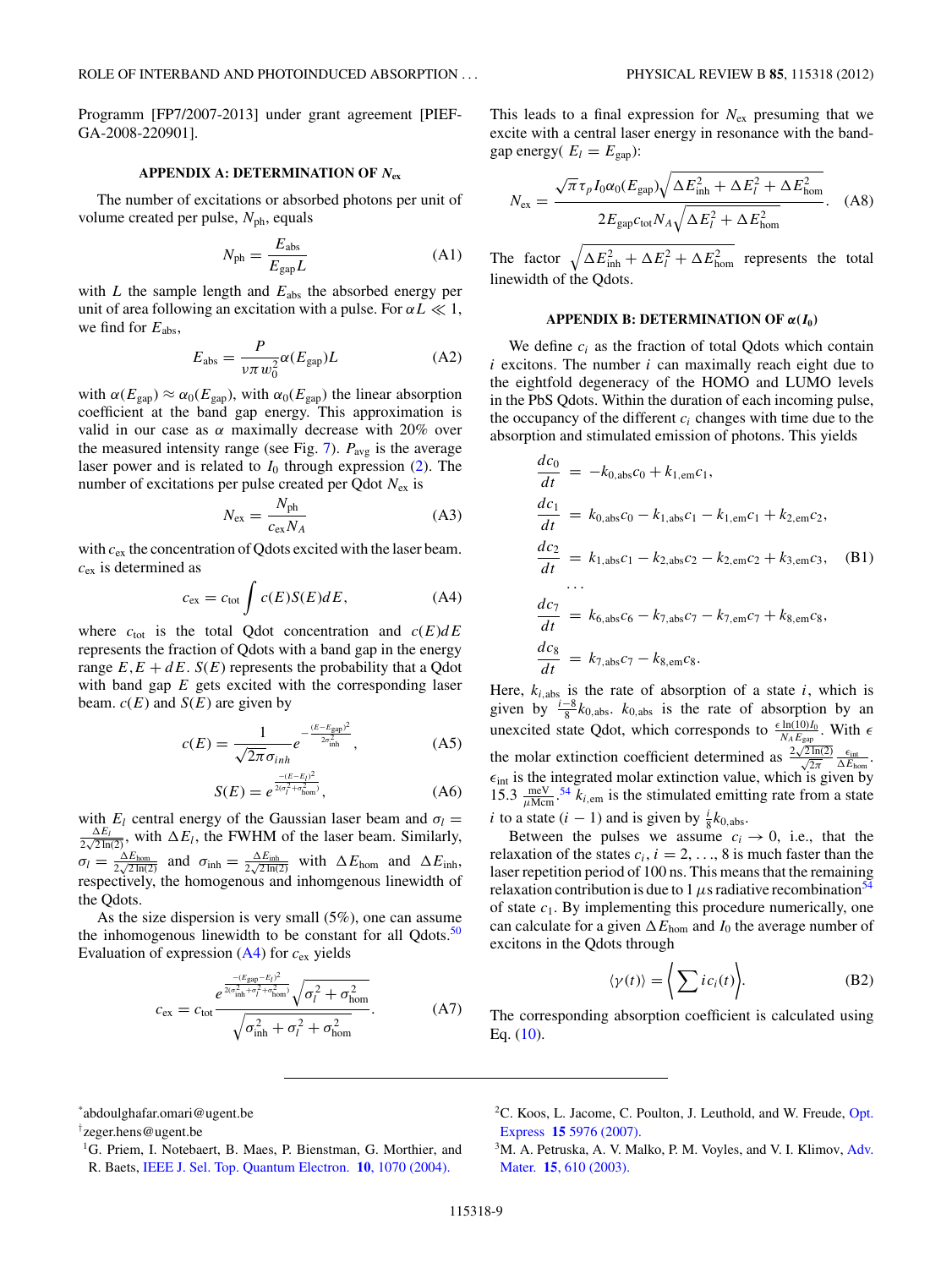- <span id="page-9-0"></span>4B. H. Cumpston, S. P. Ananthavel, S. Barlow, D. L. Dyer, J. E. Ehrlich, L. L. Erskine, A. A. Heikal, S. M. Kuebler, I. Y. S. Lee, D. McCord-Maughon, J. Q. Qin, H. Rockel, M. Rumi, X. L. Wu, S. R. Marder, and J. W. Perry, [Nature \(London\)](http://dx.doi.org/10.1038/17989) **398**, 51 [\(1999\).](http://dx.doi.org/10.1038/17989)
- 5S. Kawata, H. B. Sun, T. Tanaka, and K. Takada, [Nature \(London\)](http://dx.doi.org/10.1038/35089130) **412**[, 697 \(2001\).](http://dx.doi.org/10.1038/35089130)
- 6J. Serbin, A. Egbert, A. Ostendorf, B. N. Chichkov, R. Houbertz, G. Domann, J. Schulz, C. Cronauer, L. Frohlich, and M. Popall, Opt. Lett. **28**[, 301 \(2003\).](http://dx.doi.org/10.1364/OL.28.000301)
- 7A. Villeneuve, C. C. Yang, G. I. Stegeman, C. H. Lin, and H. H. Lin, [Appl. Phys. Lett.](http://dx.doi.org/10.1063/1.109320) **62**, 2465 (1993).
- 8M. Dinu, F. Quochi, and H. Garcia, [Appl. Phys. Lett.](http://dx.doi.org/10.1063/1.1571665) **82**, 2954 [\(2003\).](http://dx.doi.org/10.1063/1.1571665)
- 9G. Lenz, J. Zimmermann, T. Katsufuji, M. E. Lines, H. Y. Hwang, S. Splter, R. E. Slusher, S. W. Cheong, J. S. Sanghera, and I. D. Aggarwal, Opt. Lett. **25**[, 254 \(2000\).](http://dx.doi.org/10.1364/OL.25.000254)
- 10J. M. Harbold, F. O. Ilday, F. W. Wise, J. S. Sanghera, V. Q. Nguyen, L. B. Shaw, and I. D. Aggarwal, Opt. Lett. **27**[, 119 \(2002\).](http://dx.doi.org/10.1364/OL.27.000119)
- <sup>11</sup>T. G. Juliet, S. Marin, P. I. Erich, N. F. Vladimir, A. K. Wesley, and S. Max, J. Appl. Phys. **96**[, 6931 \(2004\).](http://dx.doi.org/10.1063/1.1805182)
- 12B. Esembeson, M. L. Scimeca, T. Michinobu, F. Diederich, and I. Biaggio, Adv. Mater. **20**[, 4584 \(2008\).](http://dx.doi.org/10.1002/adma.200801552)
- 13T. Vallaitis, S. Bogatscher, L. Alloatti, P. Dumon, R. Baets, M. L. Scimeca, I. Biaggio, F. Diederich, C. Koos, W. Freude, and J. Leuthold, Opt. Express **17**[, 17357 \(2009\).](http://dx.doi.org/10.1364/OE.17.017357)
- 14S. Coe-Sullivan, [Nat. Photonics](http://dx.doi.org/10.1038/nphoton.2009.83) **3**, 315 (2009).
- 15C. Koos, P. Vorreau, T. Vallaitis, P. Dumon, W. Bogaerts, R. Baets, B. Esembeson, I. Biaggio, T. Michinobu, F. Diederich, W. Freude, and J. Leuthold, Nat. Photonics **3**[, 216219 \(2009\).](http://dx.doi.org/10.1038/nphoton.2009.25)
- 16J. S. Steckel, P. Snee, S. Coe-Sullivan, J. P. Zimmer, J. E. Halpert, P. Anikeeva, L.-A. Kim, V. Bulovic, and M. G. Bawendi, [Angew.](http://dx.doi.org/10.1002/anie.200600317) [Chem.-Int. Edit.](http://dx.doi.org/10.1002/anie.200600317) **45**, 5796 (2006).
- 17A. L. Rogach, N. Gaponik, J. M. Lupton, C. Bertoni, D. E. Gallardo, S. Dunn, N. Li Pira, M. Paderi, P. Repetto, S. G. Romanov, C. O'Dwyer, C. M. Sotomayor Torres, and A. Eychmüller, [Angew.](http://dx.doi.org/10.1002/anie.200705109) [Chem.-Int. Edit.](http://dx.doi.org/10.1002/anie.200705109) **47**, 6538 (2008).
- 18A. V. Malko, A. A. Mikhailovsky, M. A. Petruska, J. A. Hollingsworth, H. Htoon, M. G. Bawendi, and V. I. Klimov, [Appl.](http://dx.doi.org/10.1063/1.1497708) Phys. Lett. **81**[, 1303 \(2002\).](http://dx.doi.org/10.1063/1.1497708)
- <sup>19</sup>R. D. Schaller, M. A. Petruska, and V. I. Klimov, [J. Phys. Chem. B](http://dx.doi.org/10.1021/jp0311660) **107**[, 13765 \(2003\).](http://dx.doi.org/10.1021/jp0311660)
- 20V. I. Klimov, S. A. Ivanov, J. Nanda, M. Achermann, I. Bezel, J. A. McGuire, and A. Piryatinski, [Nature \(London\)](http://dx.doi.org/10.1038/nature05839) **447**, 441 (2007).
- $21$ S. A. McDonald, G. Konstantatos, S. G. Zhang, P. W. Cyr, E. J. D. Klem, L. Levina, and E. H. Sargent, Nat. Mater. **4**[, 138 \(2005\).](http://dx.doi.org/10.1038/nmat1299)
- 22T. Rauch, M. Boberl, S. F. Tedde, J. Furst, M. V. Kovalenko, G. N. Hesser, U. Lemmer, W. Heiss, and O. Hayden, [Nat. Photonics](http://dx.doi.org/10.1038/nphoton.2009.72) **3**, [332 \(2009\).](http://dx.doi.org/10.1038/nphoton.2009.72)
- 23I. Moreels, Z. Hens, P. Kockaert, J. Loicq, and D. Van Thourhout, [Appl. Phys. Lett.](http://dx.doi.org/10.1063/1.2385658) **89**, 193106 (2006).
- 24A. A. Lagatsky, C. T. A. Brown, and W. Sibbett, [Optics Express](http://dx.doi.org/10.1364/OPEX.12.003928) **12**[, 3928 \(2004\).](http://dx.doi.org/10.1364/OPEX.12.003928)
- 25A. A. Lagatsky, A. M. Malyarevich, V. G. Savitski, M. S. Gaponenko, K. V. Yumashev, A. A. Zhilin, C. T. A. Brown, and W. Sibbett, [IEEE Photonics Technol. Lett.](http://dx.doi.org/10.1109/LPT.2005.861302) **18**, 259 (2006).
- 26L. A. Padilha, G. Nootz, P. D. Olszak, S. Webster, D. J. Hagan, E. W. Van Stryland, L. Levina, V. Sukhovatkin, L. Brzozowski, and E. H. Sargent, Nano Lett. **11**[, 1227 \(2011\).](http://dx.doi.org/10.1021/nl1042209)
- 27G. Nootz, L. A. Padilha, P. D. Olszak, S. Webster, D. J. Hagan, E. W. Van Stryland, L. Levina, V. Sukhovatkin, L. Brzozowski, and E. H. Sargent, Nano Lett. **10**[, 3577 \(2010\).](http://dx.doi.org/10.1021/nl1018673)
- 28H. P. Li, B. Liu, C. H. Kam, Y. L. Lam, W. X. Que, L. M. Gan, C. H. Chew, and G. Q. Xu, Opt. Mater. **14**[, 321 \(2000\).](http://dx.doi.org/10.1016/S0925-3467(00)00003-3)
- 29A. M. Malyarevich, M. S. Gaponenko, K. V. Yumashev, A. A. Lagatsky, W. Sibbett, A. A. Zhilin, and A. A. Lipovskii, [J. Appl.](http://dx.doi.org/10.1063/1.2215353) Phys. **100**[, 023108 \(2006\).](http://dx.doi.org/10.1063/1.2215353)
- 30D. Li, C. Liang, Y. Liu, and S. Qian, [J. Lumin.](http://dx.doi.org/10.1016/j.jlumin.2006.01.214) **122-123**, 549 [\(2007\).](http://dx.doi.org/10.1016/j.jlumin.2006.01.214)
- 31D. J. Asunskis, I. L. Bolotin, and L. Hanley, [J. Phys. Chem. C](http://dx.doi.org/10.1021/jp8037076) **112**, [9555 \(2008\).](http://dx.doi.org/10.1021/jp8037076)
- 32D. J. Asunskis, I. L. Bolotin, J. E. Haley, A. Urbas, and L. Hanley, [J. Phys. Chem. C](http://dx.doi.org/10.1021/jp905646y) **113**, 19824 (2009).
- 33I. L. Bolotin, D. J. Asunskis, A. M. Jawaid, Y. Liu, P. T. Snee, and L. Hanley, [J. Phys. Chem. C](http://dx.doi.org/10.1021/jp105069k) **114**, 16257 (2010).
- 34F. Yoshino, A. Major, L. Brzozowski, L. Levina, V. Sukhovatkin, and E. H. Sargent, *Proceedings of the Society of Photo-Optical Instrumentation Engineers (SPIE)* **5361**, 142 (2004).
- 35F. Yoshino, A. A. Major, L. Levina, and E. H. Sargent, International Quantum Electronics Conference (IQEC) (IEEE Cat. No. 04CH37598) (2004).
- 36L. Brzozowski, E. H. Sargent, and M. A. Hines, CLEO/Pacific Rim 2003. The 5th Pacific Rim Conference on Lasers and Electro-Optics (IEEE Cat. No. 03TH8671) **2**, 461 (2003).
- 37V. G. Savitski, A. M. Malyarevich, M. I. Demchuk, K. V. Yumashev, H. Raaben, and A. A. Zhilin, [J. Opt. Soc. Am. B](http://dx.doi.org/10.1364/JOSAB.22.001660) **22**, 1660 [\(2005\).](http://dx.doi.org/10.1364/JOSAB.22.001660)
- 38D. Milam, Appl. Opt. **37**[, 546 \(1998\).](http://dx.doi.org/10.1364/AO.37.000546)
- 39M. Sheikbahae, A. A. Said, T. H. Wei, D. J. Hagan, and E. W. Vanstryland, [IEEE J. Quantum Electron.](http://dx.doi.org/10.1109/3.53394) **26**, 760 (1990).
- 40M. Falconieri, J. Opt. A **1**[, 662 \(1999\).](http://dx.doi.org/10.1088/1464-4258/1/6/302)
- 41F. Masia, I. Moreels, Z. Hens, W. Langbein, and P. Borri, [Phys. Rev.](http://dx.doi.org/10.1103/PhysRevB.82.155302) B **82**[, 155302 \(2010\).](http://dx.doi.org/10.1103/PhysRevB.82.155302)
- 42This leads to a 1-MHz modulation of the carrier density.
- 43I. Moreels, Y. Justo, B. De Geyter, K. Haustraete, J. C. Martins, and Z. Hens, Acs Nano **5**[, 2004 \(2011\).](http://dx.doi.org/10.1021/nn103050w)
- 44S. Valkai, J. Liszi, and I. Szalai, [J. Chem. Thermodyn.](http://dx.doi.org/10.1006/jcht.1998.0349) **30**, 825 [\(1998\).](http://dx.doi.org/10.1006/jcht.1998.0349)
- 45E.-K. Hassan, [Rev. Sci. Instrum.](http://dx.doi.org/10.1063/1.1148758) **69**, 1243 (1998).
- 46D. R. Lide, *CRC Handbook of Chemistry and Physics*, 82nd ed. (CRC press, Boca Raton, Florida, USA, 2001).
- 47Y. Gao, E. Talgorn, M. Aerts, M. T. Trinh, J. M. Schins, A. J. Houtepen, and L. D. a. Siebbeles, Nano lett. **11**[, 5471 \(2011\).](http://dx.doi.org/10.1021/nl203235u)
- 48E. Istrate, S. Hoogland, V. Sukhovatkin, L. Levina, S. Myrskog, P. W. E. Smith, and E. H. Sargent, [J. Phys. Chem. B](http://dx.doi.org/10.1021/jp076809g) **112**, 2757 [\(2008\).](http://dx.doi.org/10.1021/jp076809g)
- 49G. Nootz, L. Padilha, L. A. Levina, V. Sukhovatkin, S. Webster, L. A. Brzozowski, E. H. Sargent, D. J. Hagan, and E. W. Van Stryland, Phys. Rev. B **83**[, 155302 \(2011\).](http://dx.doi.org/10.1103/PhysRevB.83.155302)
- 50F. Masia, W. Langbein, I. Moreels, Z. Hens, and P. Borri, [Phys. Rev.](http://dx.doi.org/10.1103/PhysRevB.83.201309) B **83**[, 201309 \(2011\).](http://dx.doi.org/10.1103/PhysRevB.83.201309)
- 51R. W. Boyd,*Nonlinear Optics*, 2nd ed. (Academic Press, San Diego, USA, 2003).
- 52The effect of heating can be neglected. Considering the beam size and the thermal diffusion coefficient of the polystyrene,  $55$  we estimate for the FWM experiment, a characteristic heating build up time  $2 \times 10^3$  time faster than in the *Z*-scan experiment, with an on state of the excitation  $4 \times 10^3$  times shorter. As a consequence,